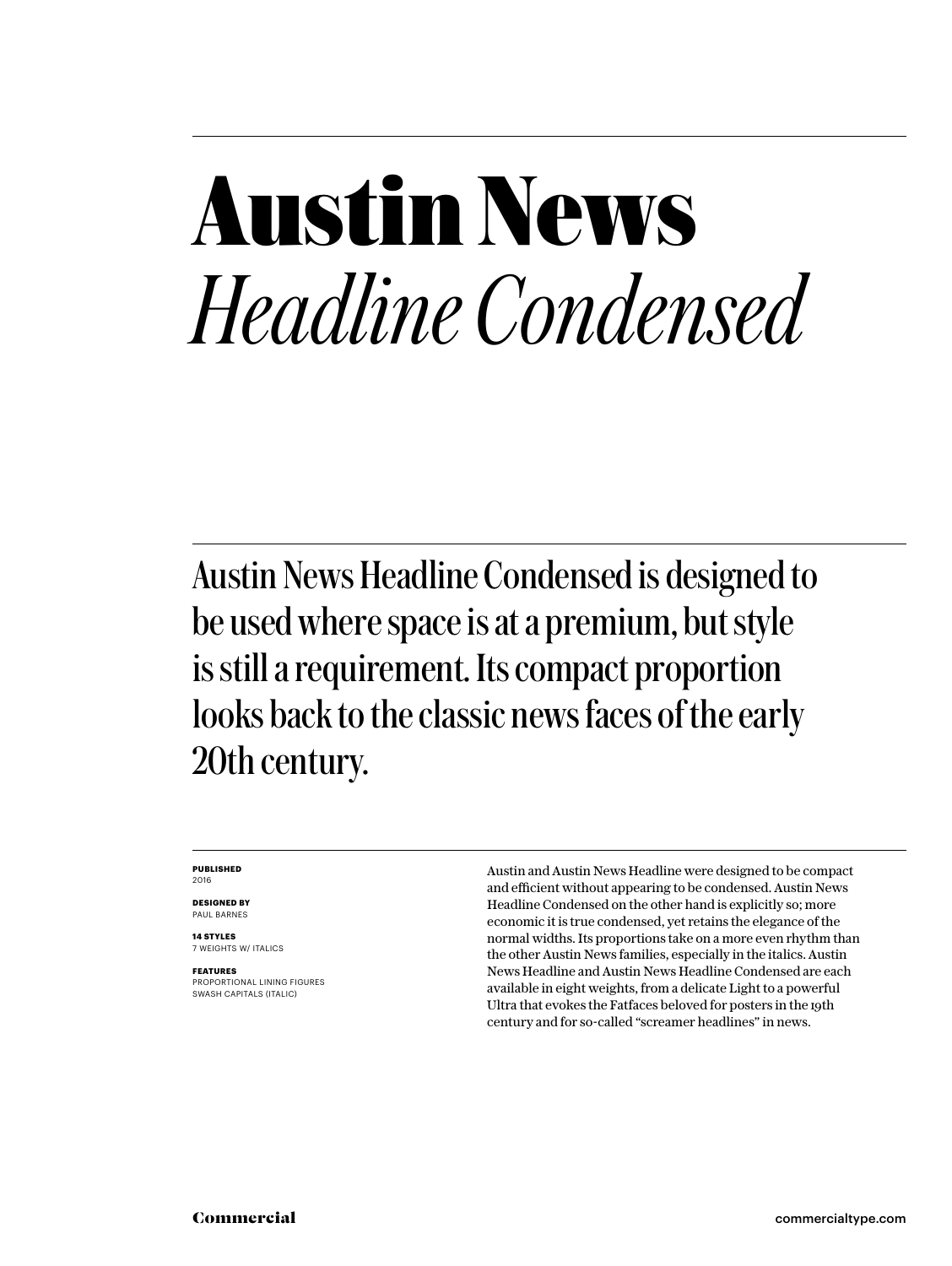Austin News Headline Condensed Light *Austin News Headline Condensed Light Italic* Austin News Headline Condensed Roman *Austin News Headline Condensed Italic* Austin News Headline Condensed Medium *Austin News Headline Condensed Medium Italic* Austin News Headline Condensed Semibold *Austin News Headline Condensed Semibold Italic* **Austin News Headline Condensed Bold** *Austin News Headline Condensed Bold Italic* **Austin News Headline Condensed Extrabold** *Austin News Headline Condensed Extrabold Italic* Austin News Headline Condensed Fat *Austin News Headline Condensed Fat Italic* Austin News Headline Condensed Ultra *Austin News Headline Condensed Ultra Italic*

NOTE: AUSTIN NEWS HEADLINE CONDENSED IS NOT SUITABLE FOR USE AT THIS SIZE. SEE FOLLOWING PAGE FOR MINIMUM SIZING RECOMMENDATIONS.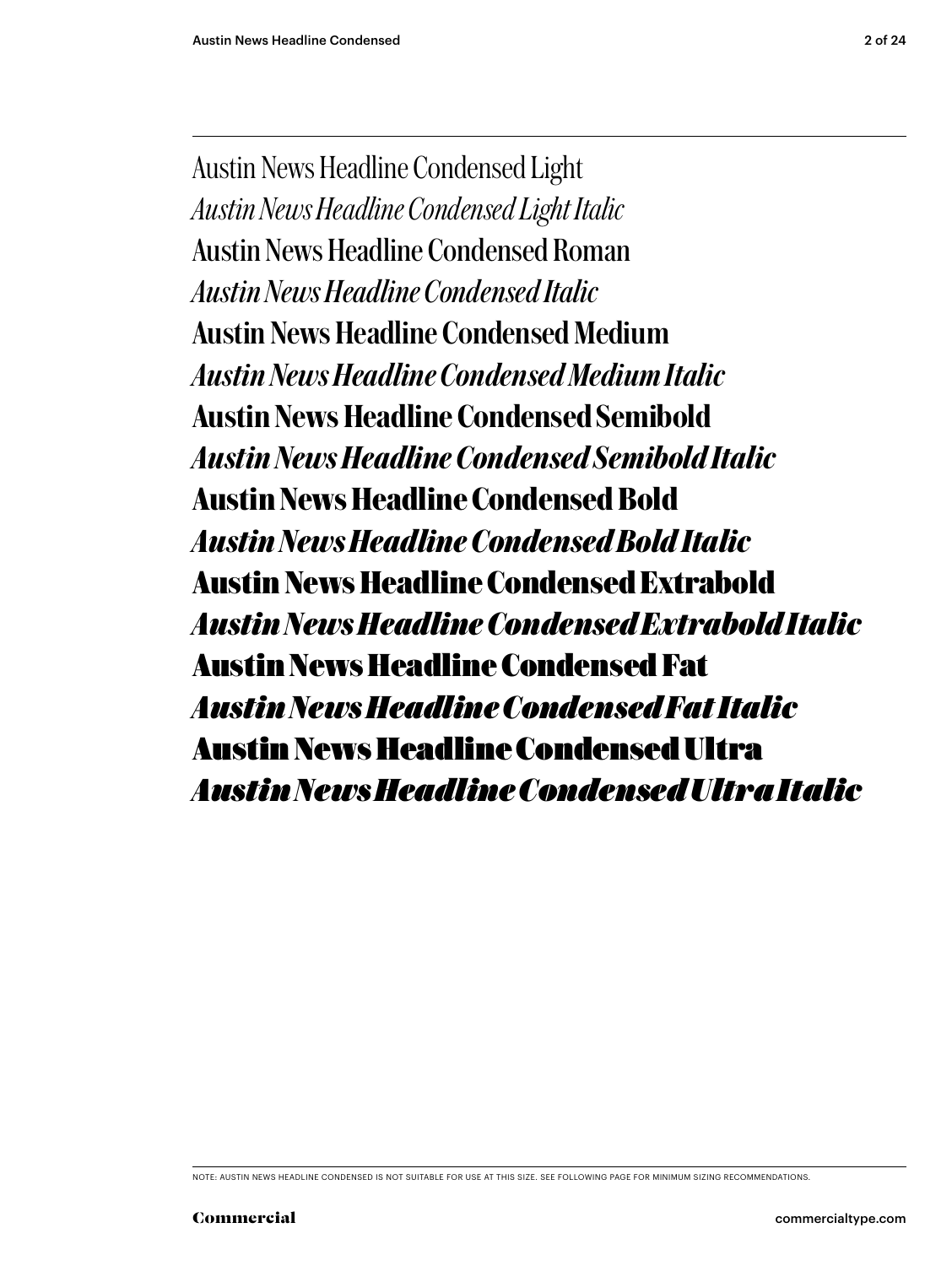| RECOMMENDED MINIMUM & MAXIMUM SIZES |                                                                                                                                                                                                                                                           |
|-------------------------------------|-----------------------------------------------------------------------------------------------------------------------------------------------------------------------------------------------------------------------------------------------------------|
| TEXT, 6-18 PT                       | THE ENGLISH EAST INDIA COMPANY was established in 1600 and granted the Royal Charter<br>by Queen Elizabeth. These first several voyages which they<br>had fitted out for India, centred mainly around silk<br>cotton, rum, and opium. In 1612 they banded |
| DECK, 18 - 48 PT                    | Through the enmities of the Dutch India Co<br>Several mishaps befell their crew                                                                                                                                                                           |
|                                     | During critical voyage                                                                                                                                                                                                                                    |
| HEADLINE, 48 PT+                    | Endured through                                                                                                                                                                                                                                           |
|                                     | The utmost                                                                                                                                                                                                                                                |
|                                     | <b>KNOV</b><br>VN                                                                                                                                                                                                                                         |
| HEADLINE CONDENSED, 48 PT+          | <b>Successfully Conduct</b>                                                                                                                                                                                                                               |
|                                     | Instigate from                                                                                                                                                                                                                                            |
|                                     | QUARTER                                                                                                                                                                                                                                                   |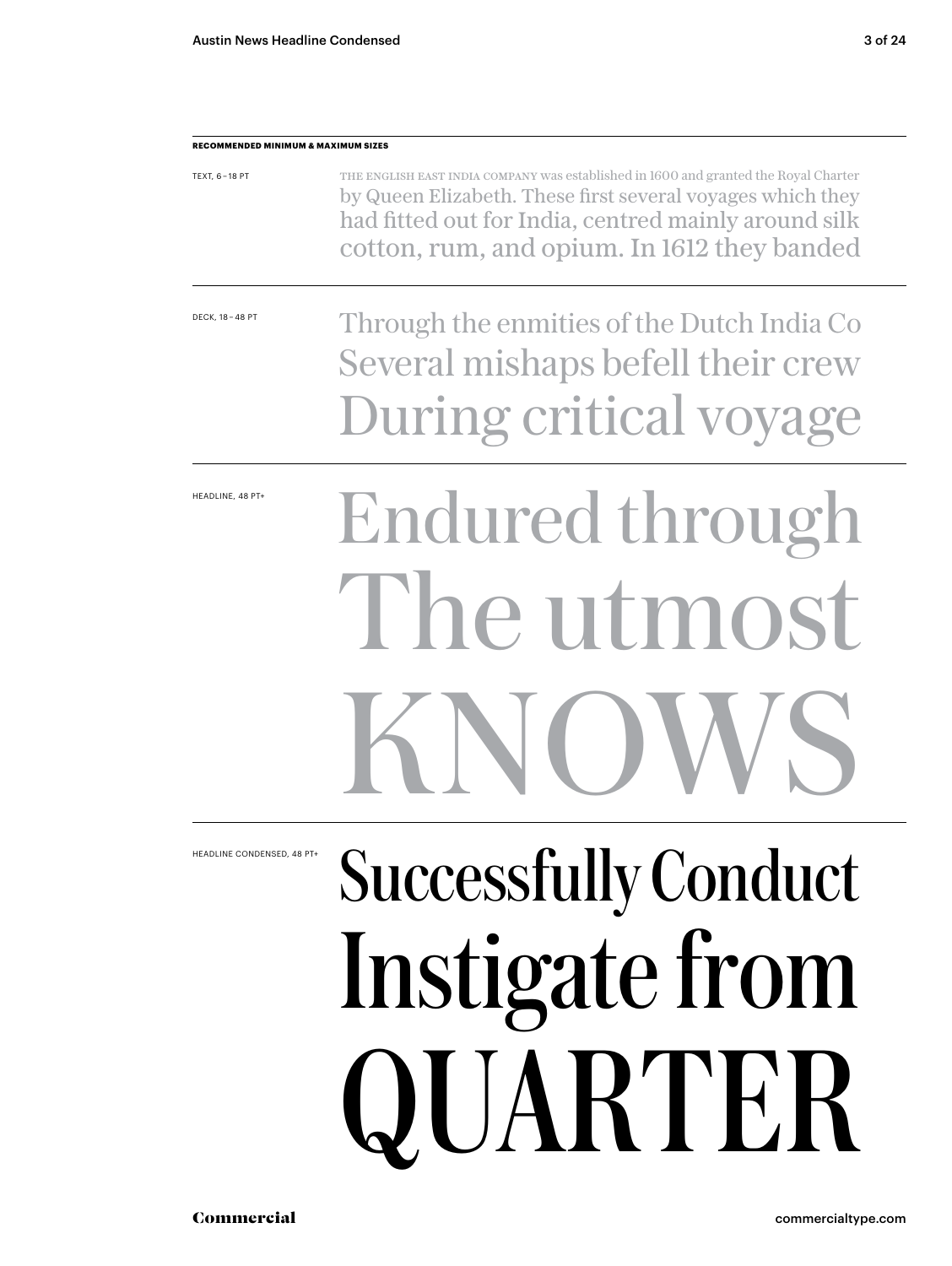# Postmoderism KILOMETRES Mathématique

AUSTIN NEWS HEADLINE CONDENSED LIGHT, 96 PT



AUSTIN NEWS HEADLINE CONDENSED LIGHT ITALIC, 96 PT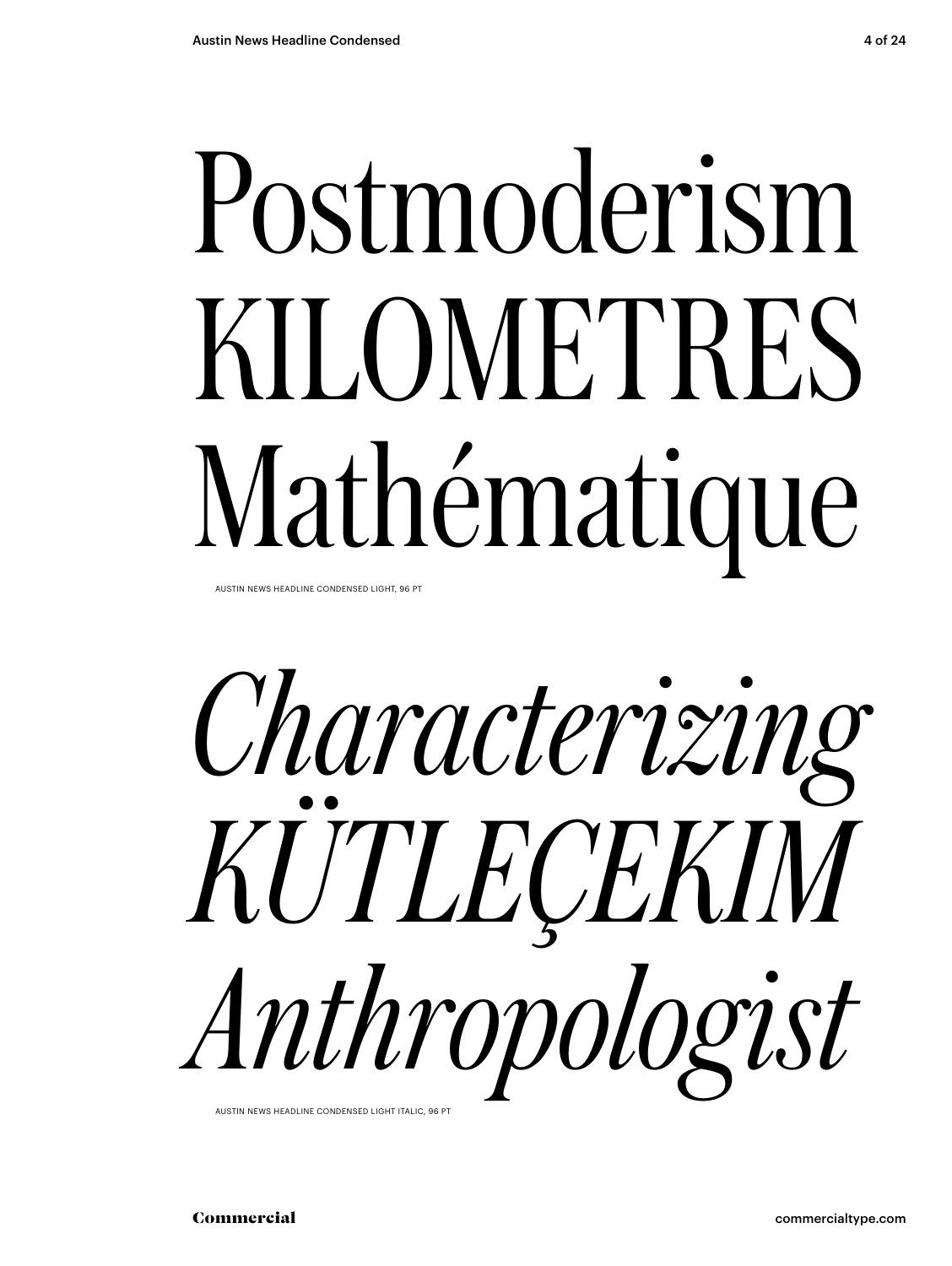# Controversial FABRICAÇÃO Trontillträdet

AUSTIN NEWS HEADLINE CONDENSED ROMAN, 96 PT

*Gravitational ØKONOMISK Neutralizzata*

AUSTIN NEWS HEADLINE CONDENSED ITALIC, 96 PT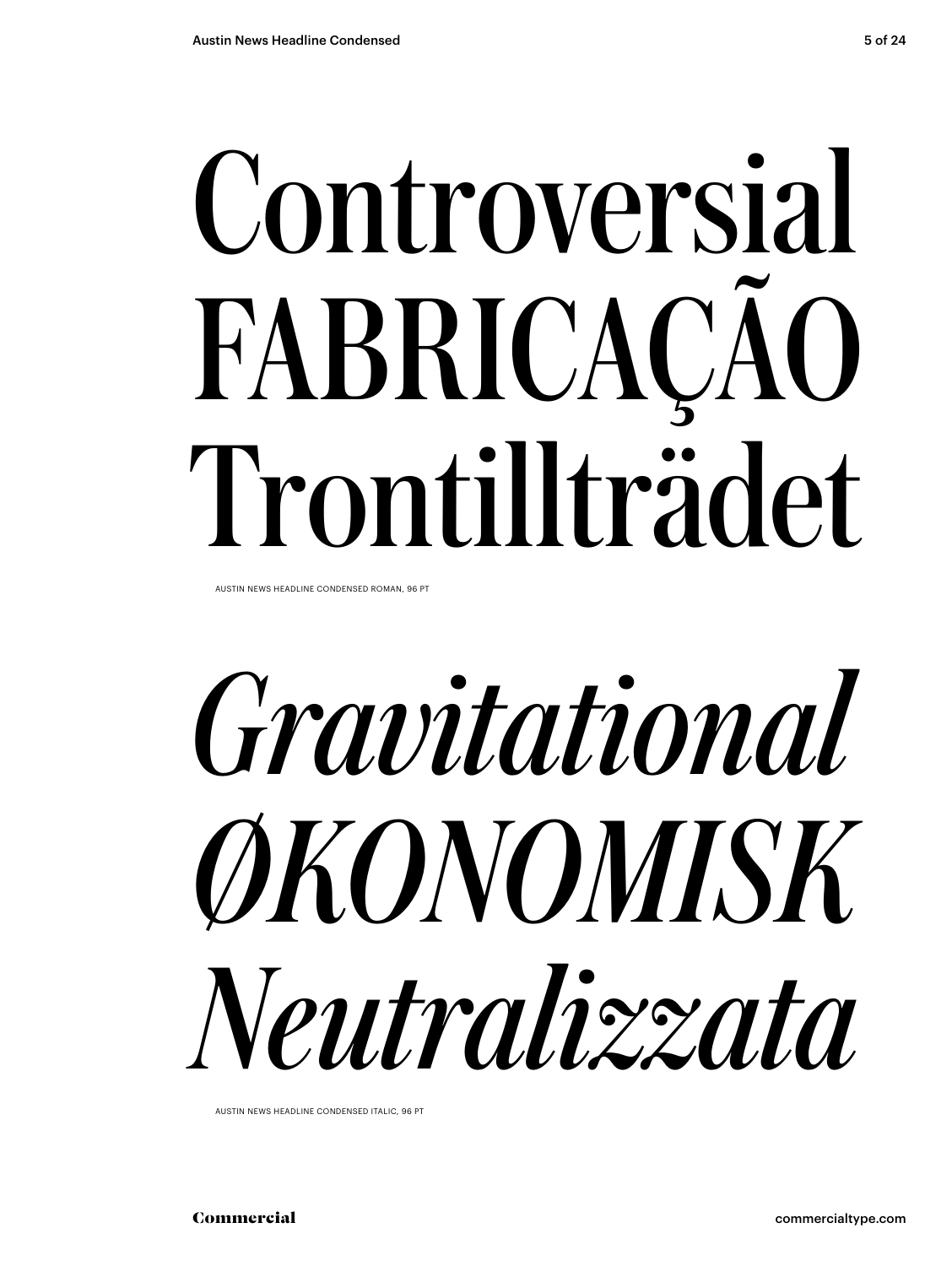## Soundtracks MAALAINEN Represented AUSTIN NEWS HEADLINE CONDENSED MEDIUM, 96 PT



AUSTIN NEWS HEADLINE CONDENSED MEDIUM ITALIC, 96 PT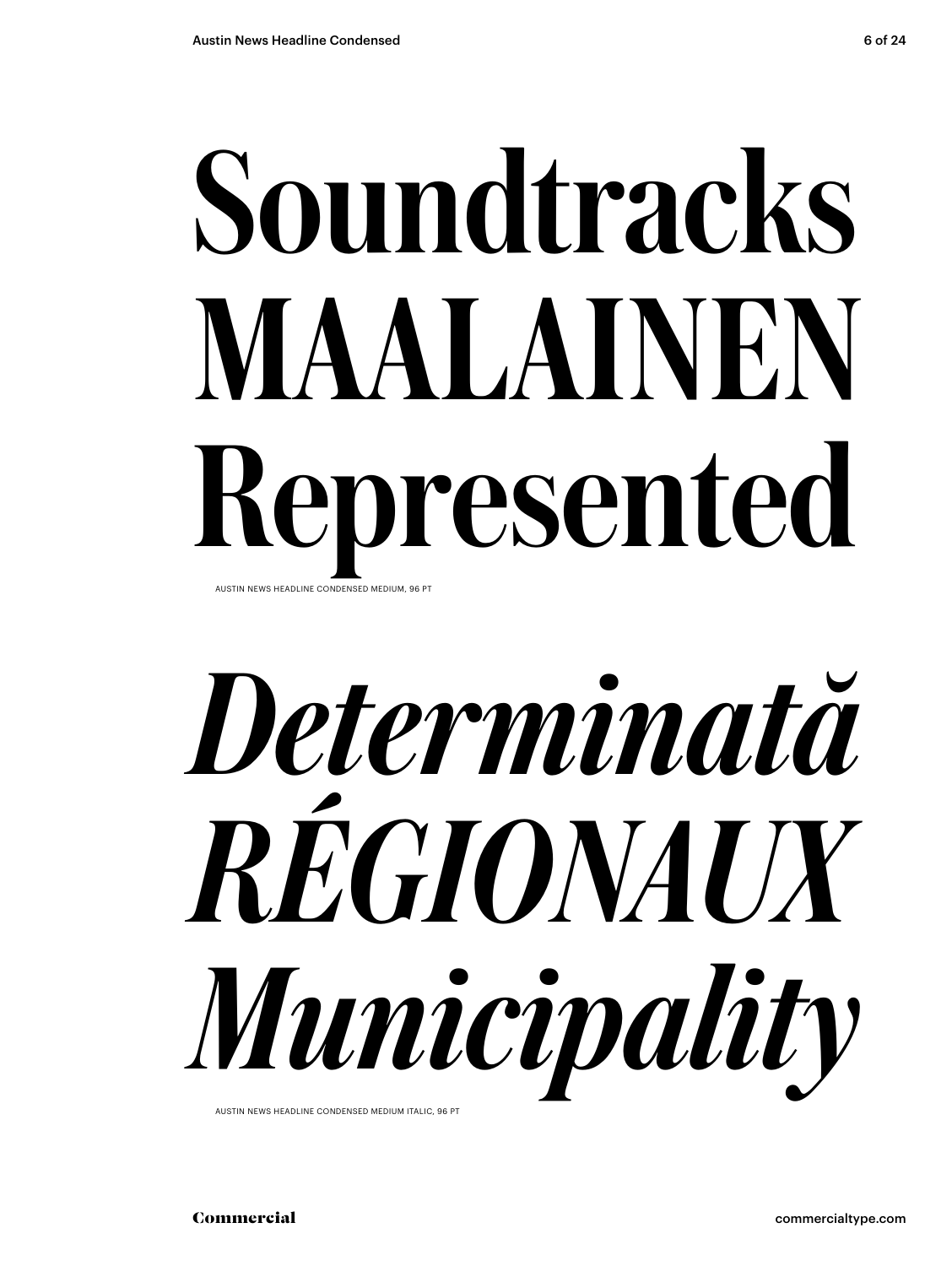# **Schließlich MYTHICAL Zohľadňuje**

AUSTIN NEWS HEADLINE CONDENSED BOLD, 96 PT



AUSTIN NEWS HEADLINE CONDENSED BOLD ITALIC, 96 PT [ALTERNATE g y]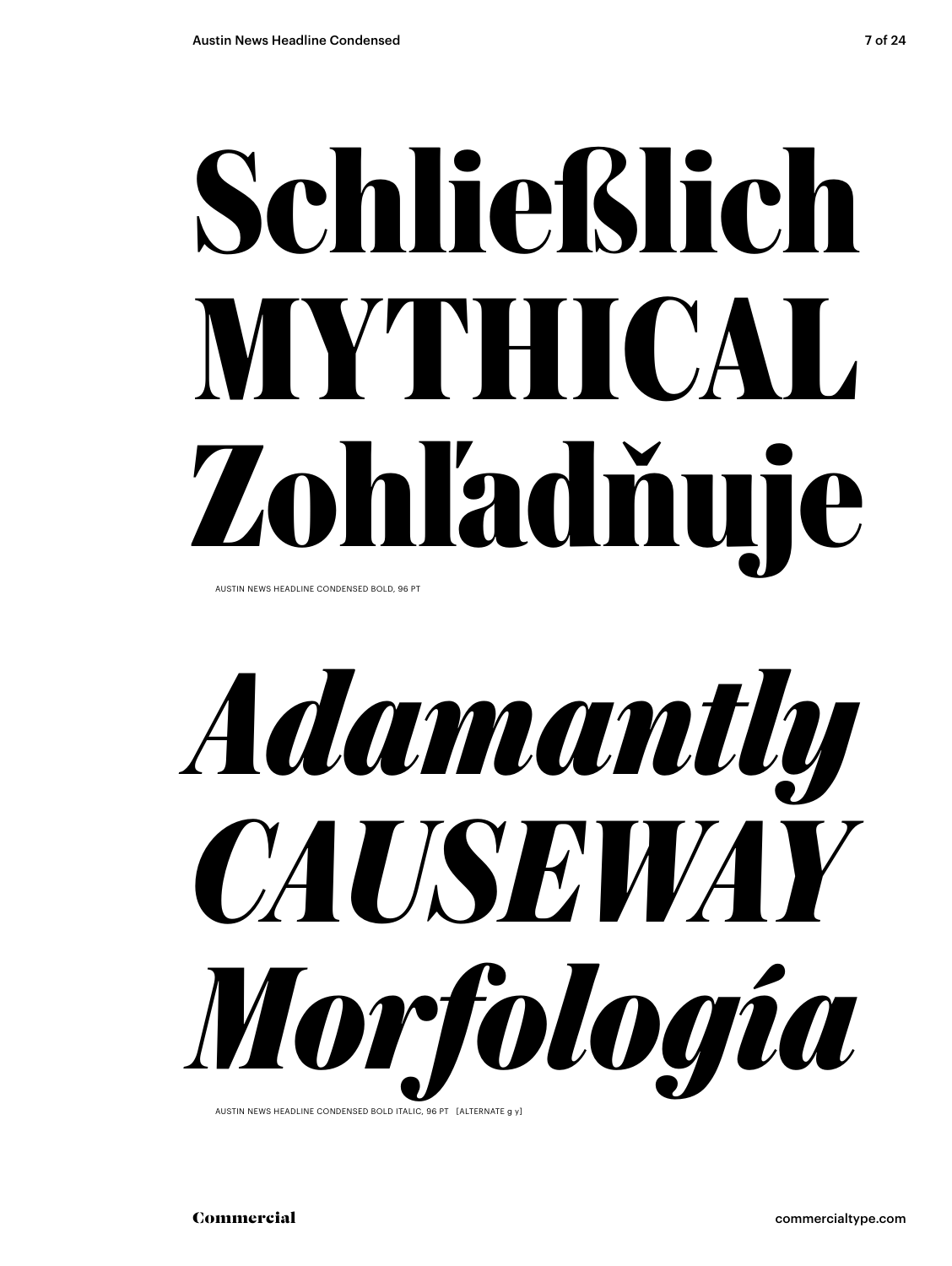# **Enlightens PRACTISE Exclusivity**

AUSTIN NEWS HEADLINE CONDENSED EXTRABOLD, 96 PT

*Ideoloških AFFINCHÉ Transport*

AUSTIN NEWS HEADLINE CONDENSED EXTRABOLD ITALIC, 96 PT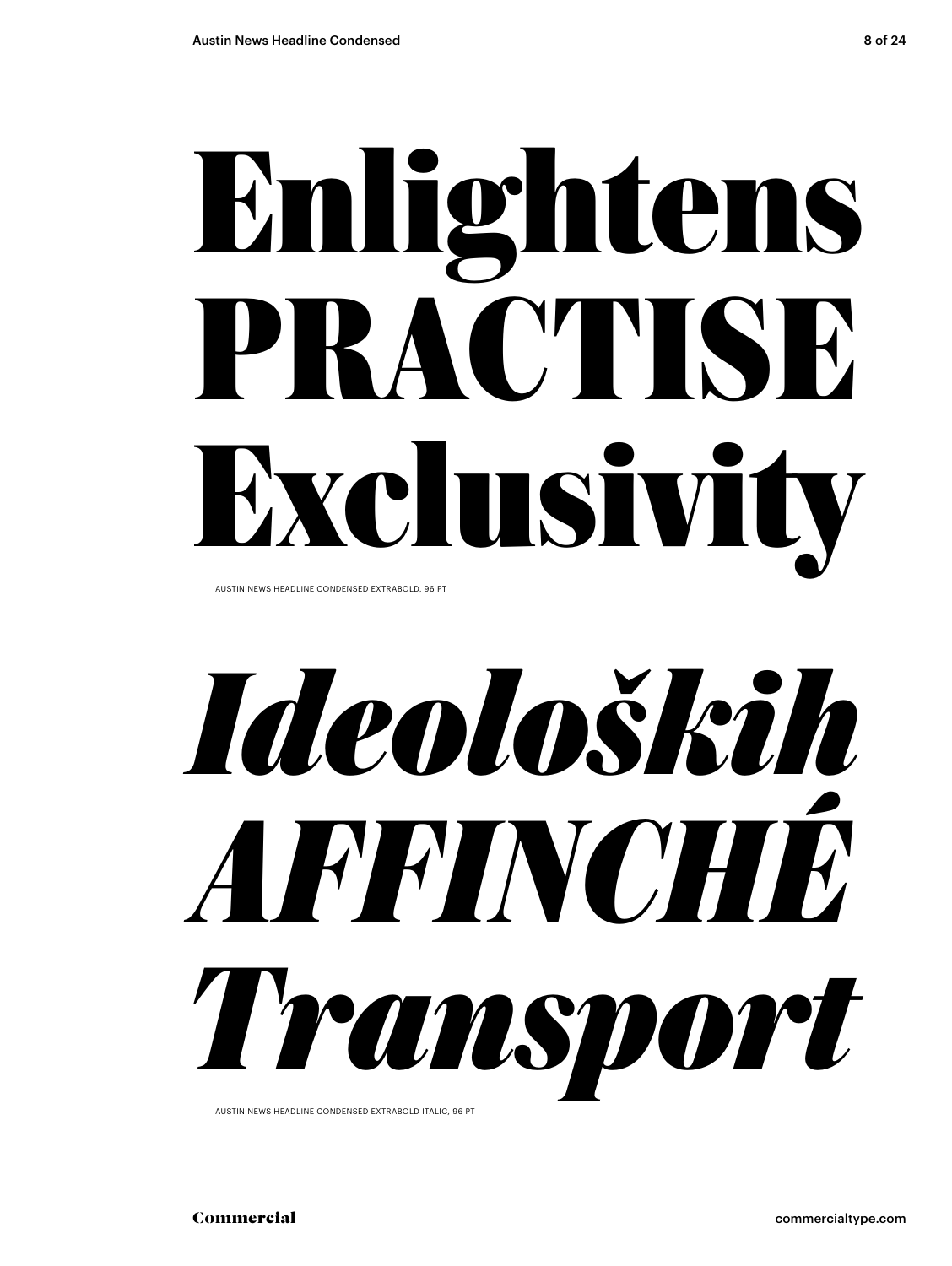# Candidate VALENCIA Publicada

AUSTIN NEWS HEADLINE CONDENSED FAT, 96 PT

*Eastward DEBATOR Veģetācija*

AUSTIN NEWS HEADLINE CONDENSED FAT ITALIC, 96 PT [ALTERNATE g]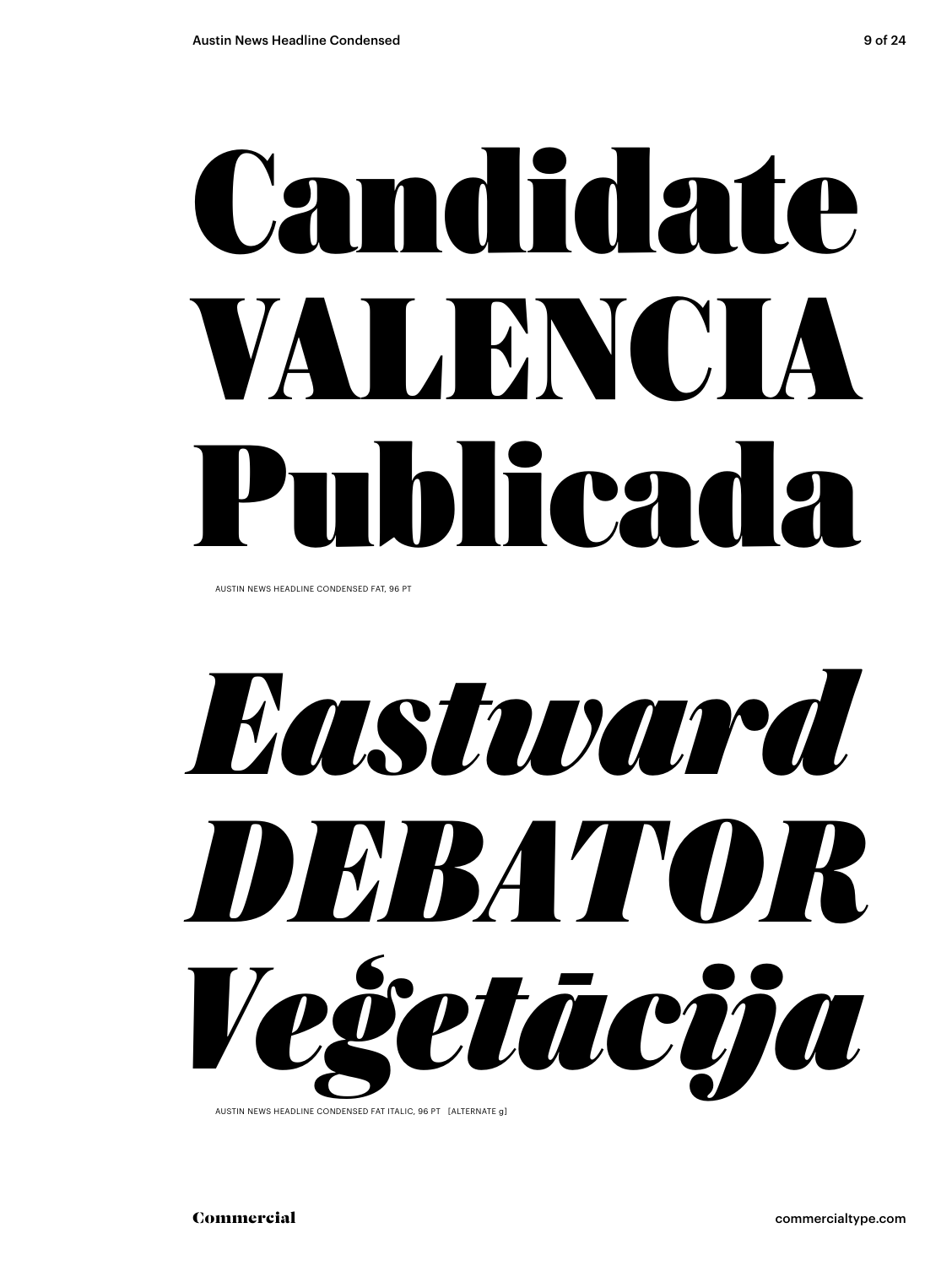# Afectează CUSTOMS Poważnie

AUSTIN NEWS HEADLINE CONDENSED ULTRA, 96 PT

*Growlers TÍÐKAST Reporter*

AUSTIN NEWS HEADLINE CONDENSED ULTRA ITALIC, 96 PT [ALTERNATE w]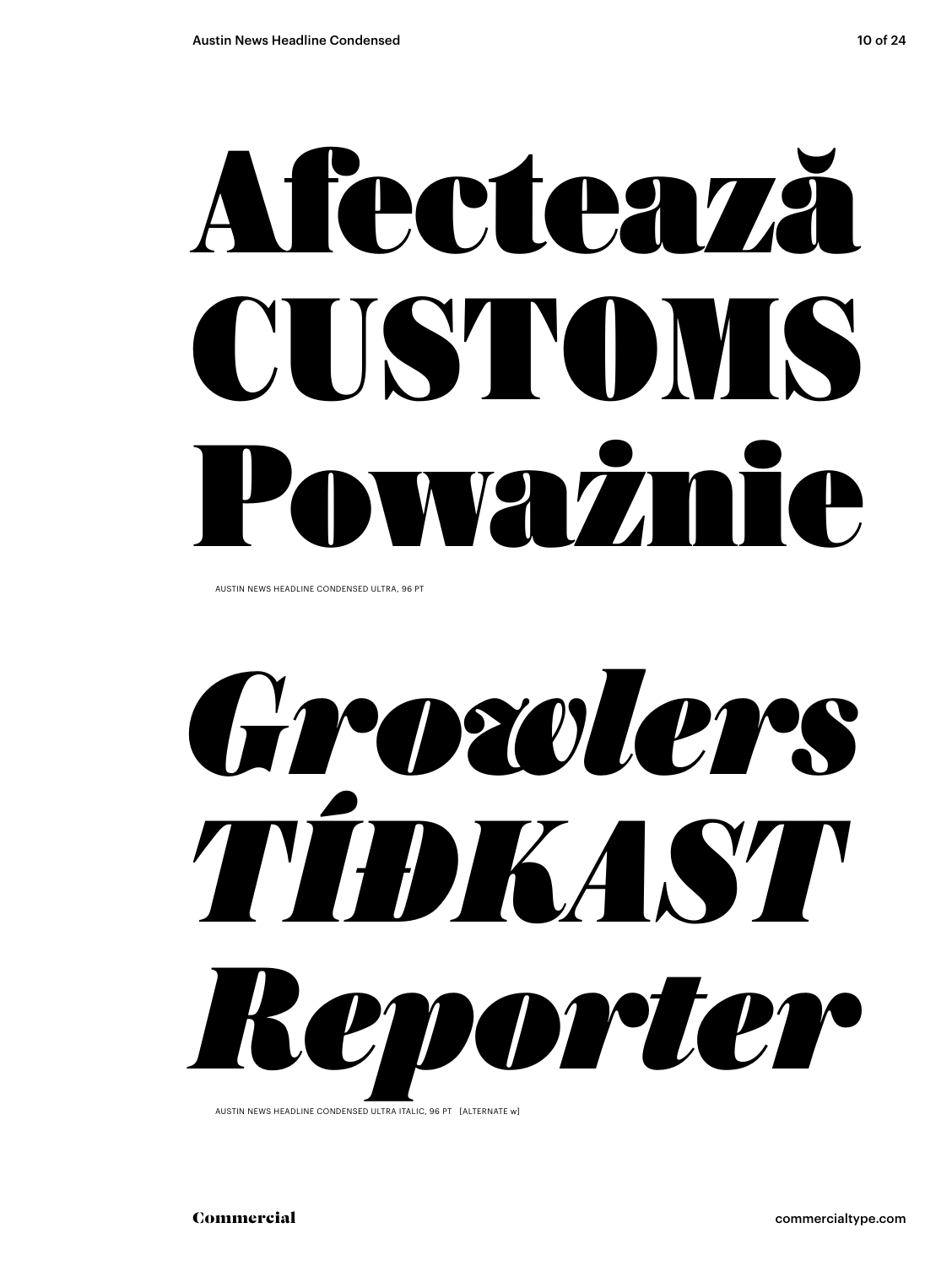## FEDERALISTIČKIH Exceptionnellement

AUSTIN NEWS HEADLINE CONDENSED LIGHT, 70 P

#### *CAMBRIDGESHIRE Wellenlängenbereich* AUSTIN NEWS HEADLINE CONDENSED LIGHT ITALIC, 70 P

## REHABILITATION Resmileştirilmiştir

AUSTIN NEWS HEADLINE CONDENSED ROMAN, 70 P



AUSTIN NEWS HEADLINE CONDENSED ITALIC, 70 PT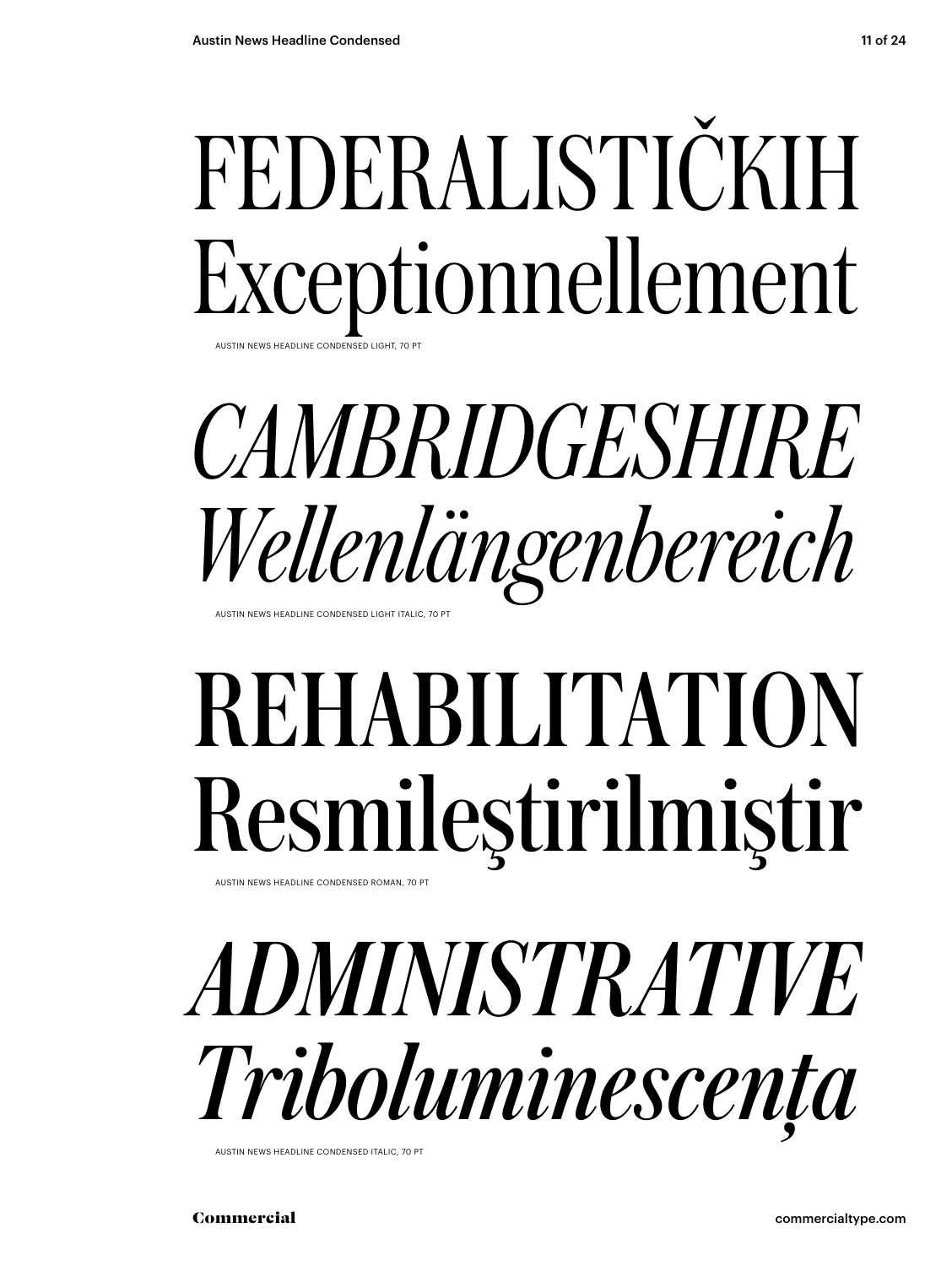## INARTICULATES Circumecuatorial

AUSTIN NEWS HEADLINE CONDENSED MEDIUM, 70 PT

## *DEMOKRĀTISKĀ Verantwoordelijk*

AUSTIN NEWS HEADLINE CONDENSED MEDIUM ITALIC, 70 PT

### SOLIDIFICAÇÃO Bibliographique AUSTIN NEWS HEADLINE CONDENSED SEMIBOLD, 70 PT

*COMBINATION Crystallographs*

AUSTIN NEWS HEADLINE CONDENSED SEMIBOLD ITALIC, 70 PT [SWASH A T M N, ALTERNATE of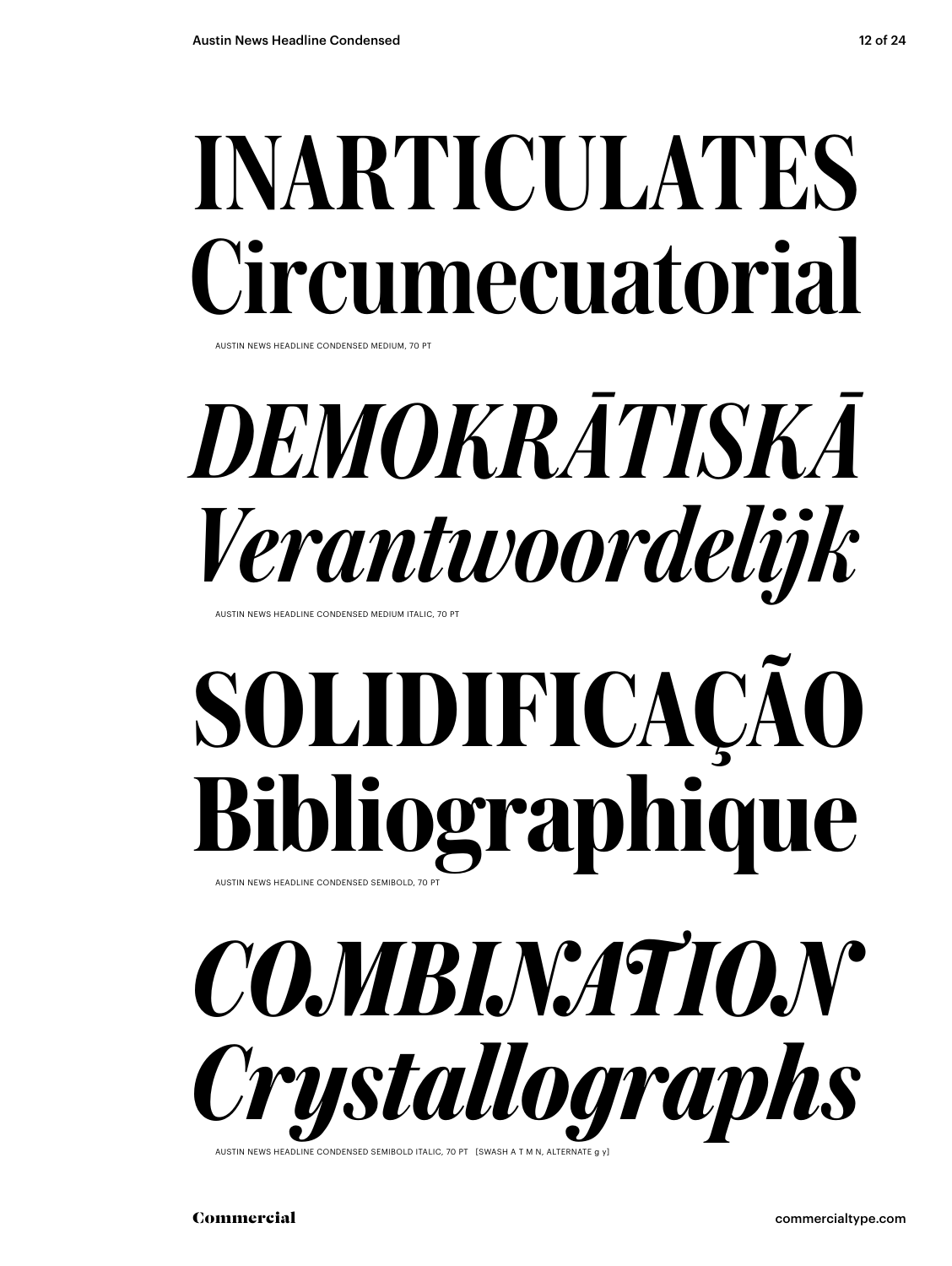### **GRANULARITY** romechanics

AUSTIN NEWS HEADLINE CONDENSED BOLD, 70 PT

*ZASTŘEŠUJÍCÍ Unregelmäßige* AUSTIN NEWS HEADLINE CONDENSED BOLD ITALIC, 70 PT

### **APPALACHIAN Snúðsamhvefu**

AUSTIN NEWS HEADLINE CONDENSED EXTRABOLD, 70 PT



AUSTIN NEWS HEADLINE CONDENSED EXTRABOLD ITALIC, 70 PT [SWASH J Q]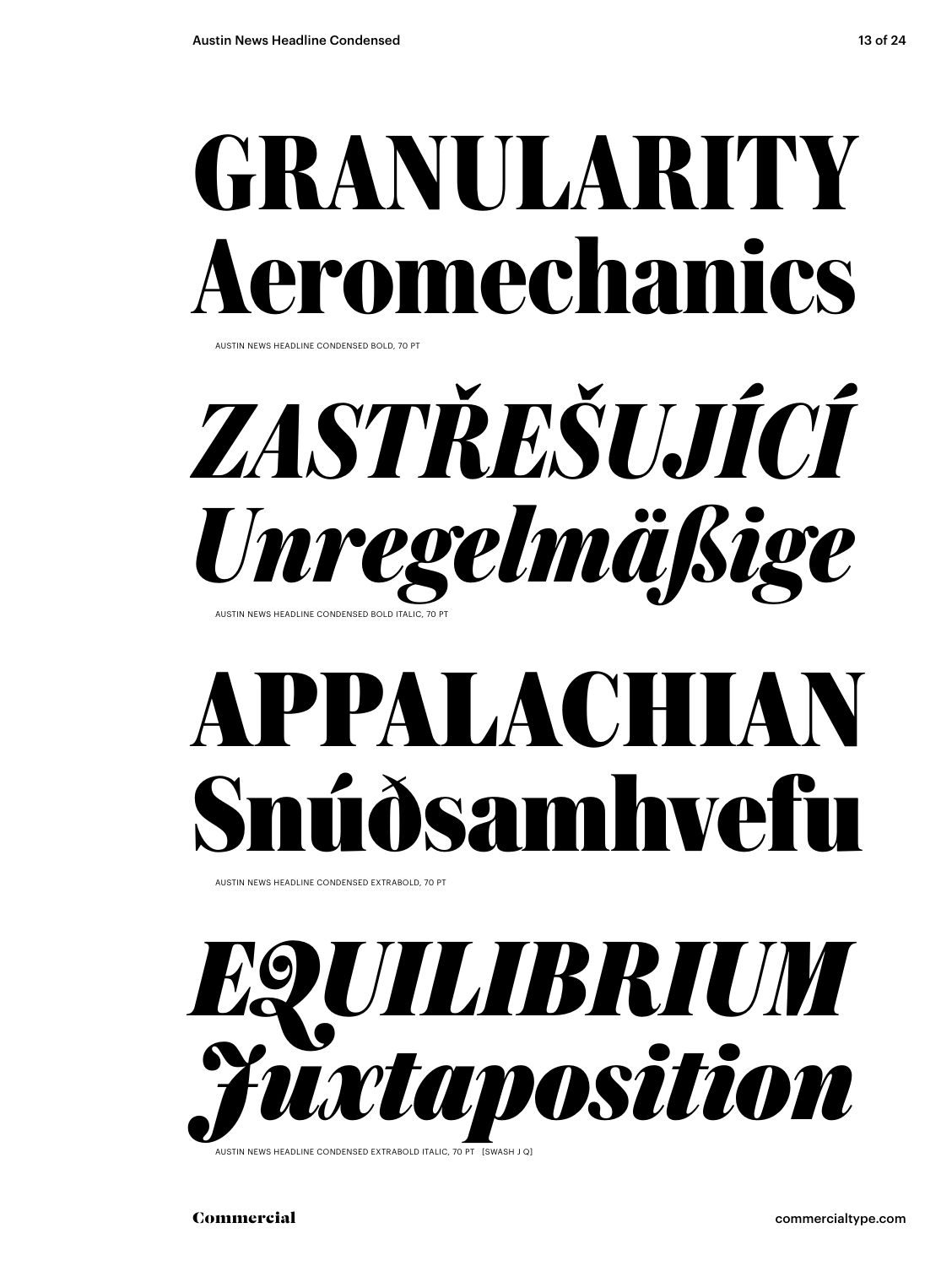

AUSTIN NEWS HEADLINE CONDENSED FAT, 70 PT



AUSTIN NEWS HEADLINE CONDENSED FAT ITALIC, 70 PT [ALTERNATE g]

## FÆNOMENE. Pstigato

AUSTIN NEWS HEADLINE CONDENSED ULTRA, 70 PT

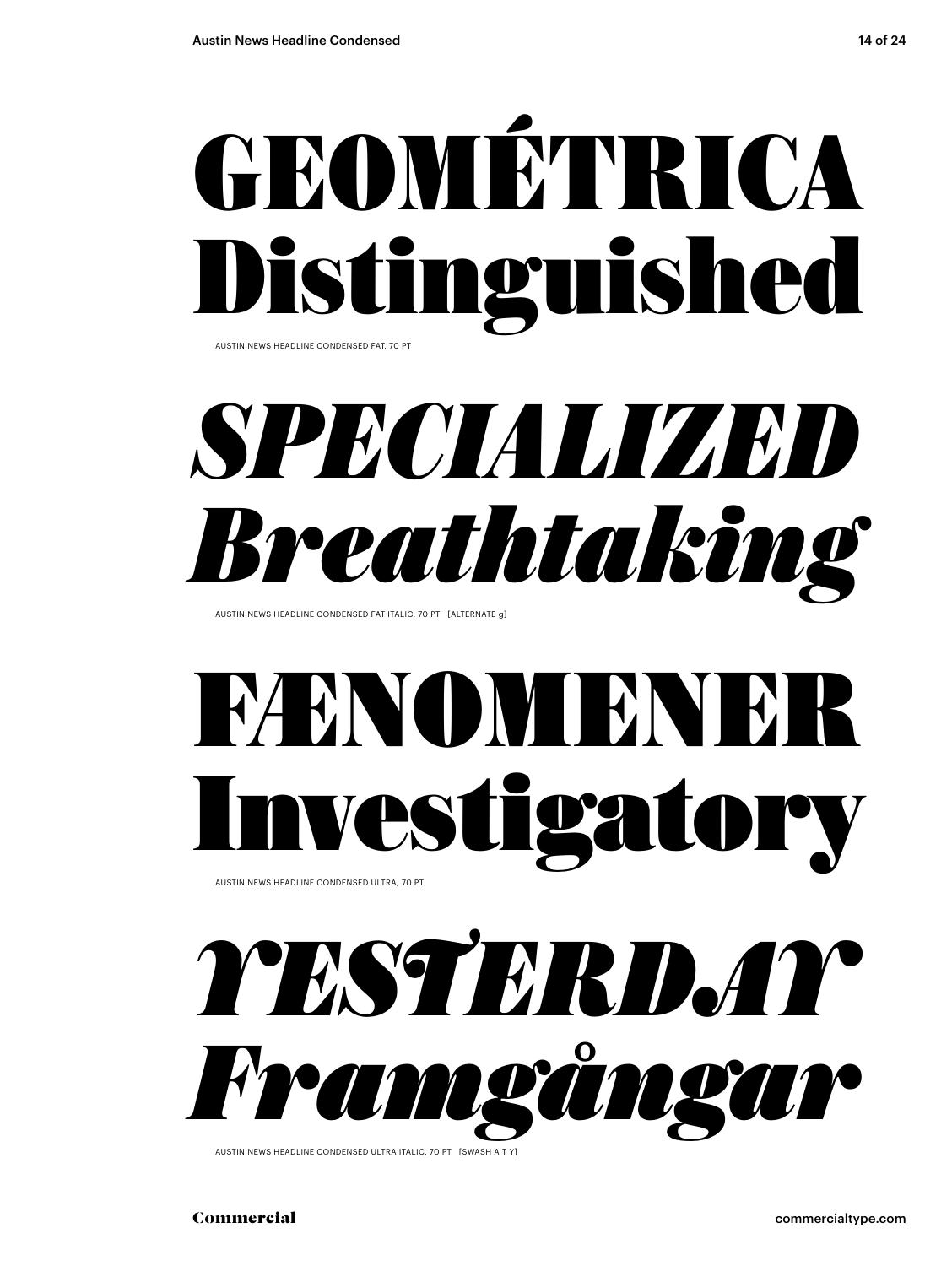Verschillende landschapstype AN ESSENCE OF THOUGHT Mikroskopem Elektronowym AUSTIN NEWS HEADLINE CONDENSED LIGHT, 48 PT

*West Isle's Ancient Populations NEW & SUSTAINING MODEL Fundamentação e Justificação* AUSTIN NEWS HEADLINE CONDENSED LIGHT ITALIC, 48 PT

### Took the helm in early 2016 TEISINGUMO FILOSOFIJA Interpretations & Big Ideals

*Echoing a similar judgment VAST RANGE OF CULTURE Analogías de la experiencia* AUSTIN NEWS HEADLINE CONDENSED ROMAN, 48 PT NEWS HEADLINE CONDENSED ITALIC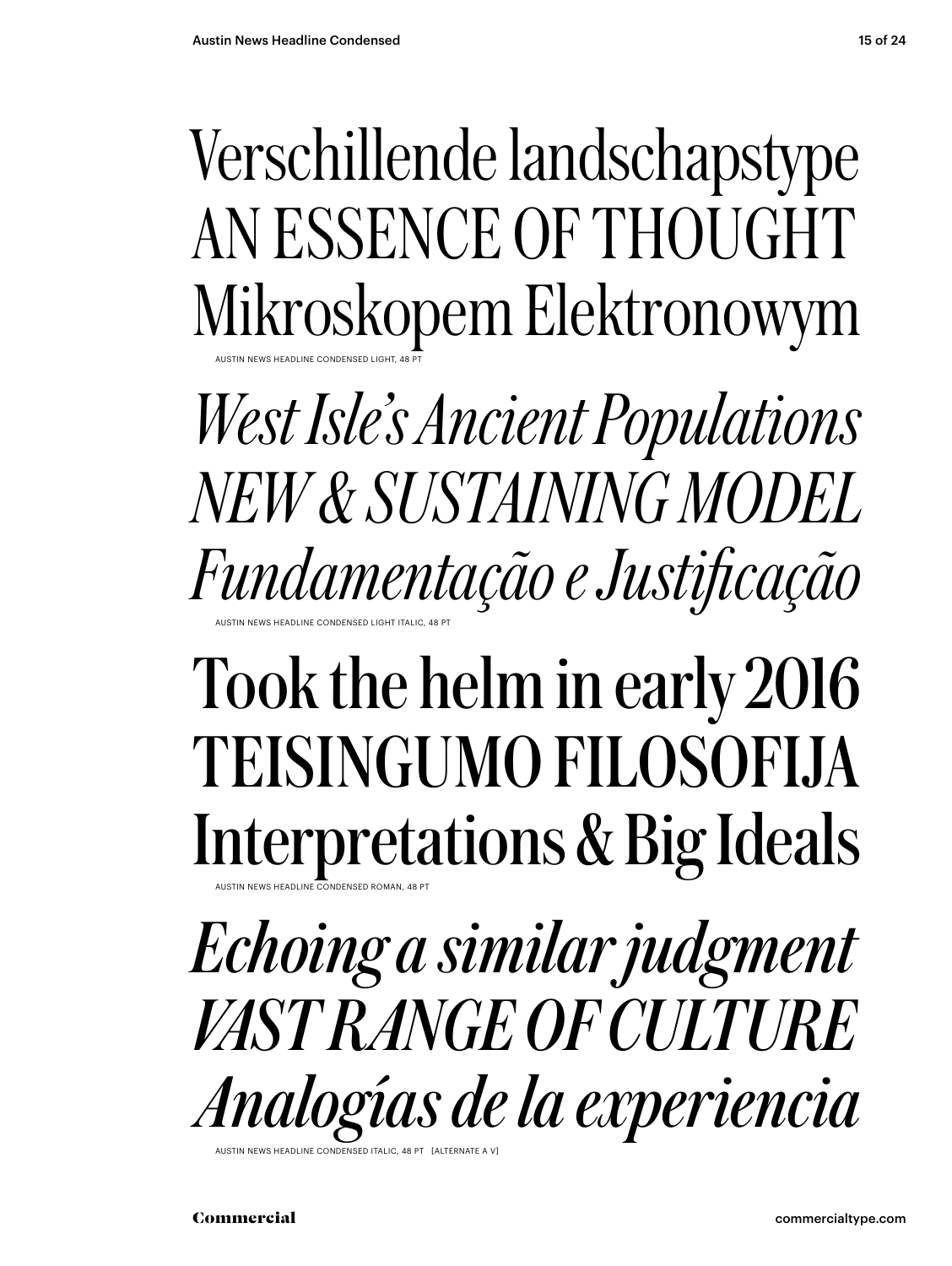#### From late 1984 until 2006 TENÍA 1573 HABITANTES En ti år lang byggeprosess AUSTIN NEWS HEADLINE CONDENSED MEDIUM, 48 PT

#### *Frankfurt und Straßburg METHOD OF DOCTRINE Physico-theological Proof* AUSTIN NEWS HEADLINE CONDENSED MEDIUM ITALIC, 48 PT [SWASH M N T]

### Administrative divisions PROVINCIAL QUARTER Tomás nasceu em Sicília

AUSTIN NEWS HEADLINE CONDENSED SEMIBOLD, 48 PT

*Best-Ever Performances DESIRE & PROFESSION Tertiary-level education*

AUSTIN NEWS HEADLINE CONDENSED SEMIBOLD ITALIC.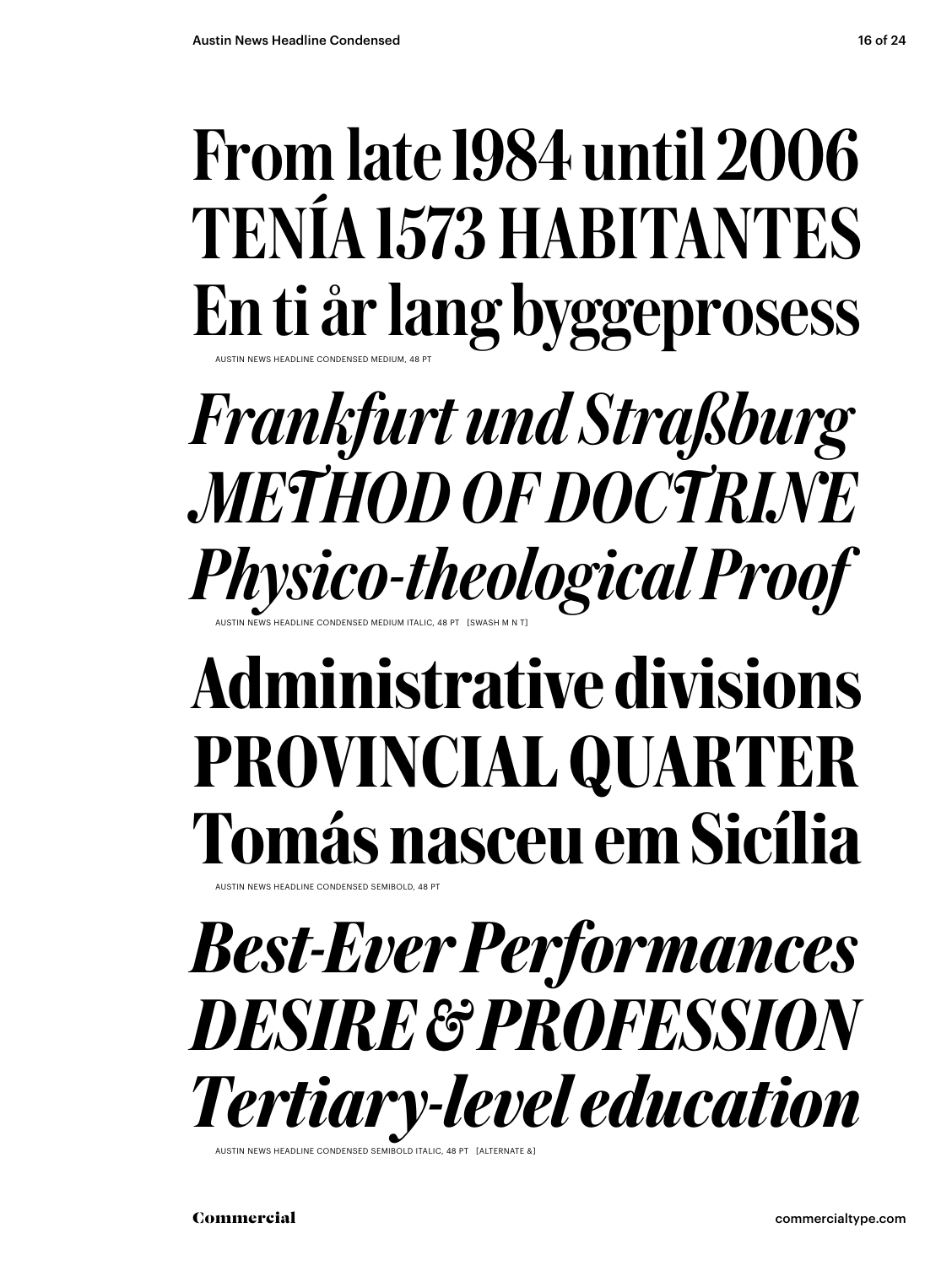#### **Künstler rückblickend MUSIQUE RAISONNEE Discussing a transition** AUSTIN NEWS HEADLINE CONDENSED BOLD, 48 PT [SWASH Q]

*Importanza ed eredità KOLMAS SILMÄLUOMI Terrain de la politique*

### **Crítica da Razão Pura MIXED STRUCTURES La cuidad de Ecatepec**

AUSTIN NEWS HEADLINE CONDENSED EXTRABOLD, 48 PT

AUSTIN NEWS HEADLINE CONDENSED BOLD ITALIC, 48 PT

*Samoučenja i čitanja CHIEF OCCUPATIONS Oft-awarded position*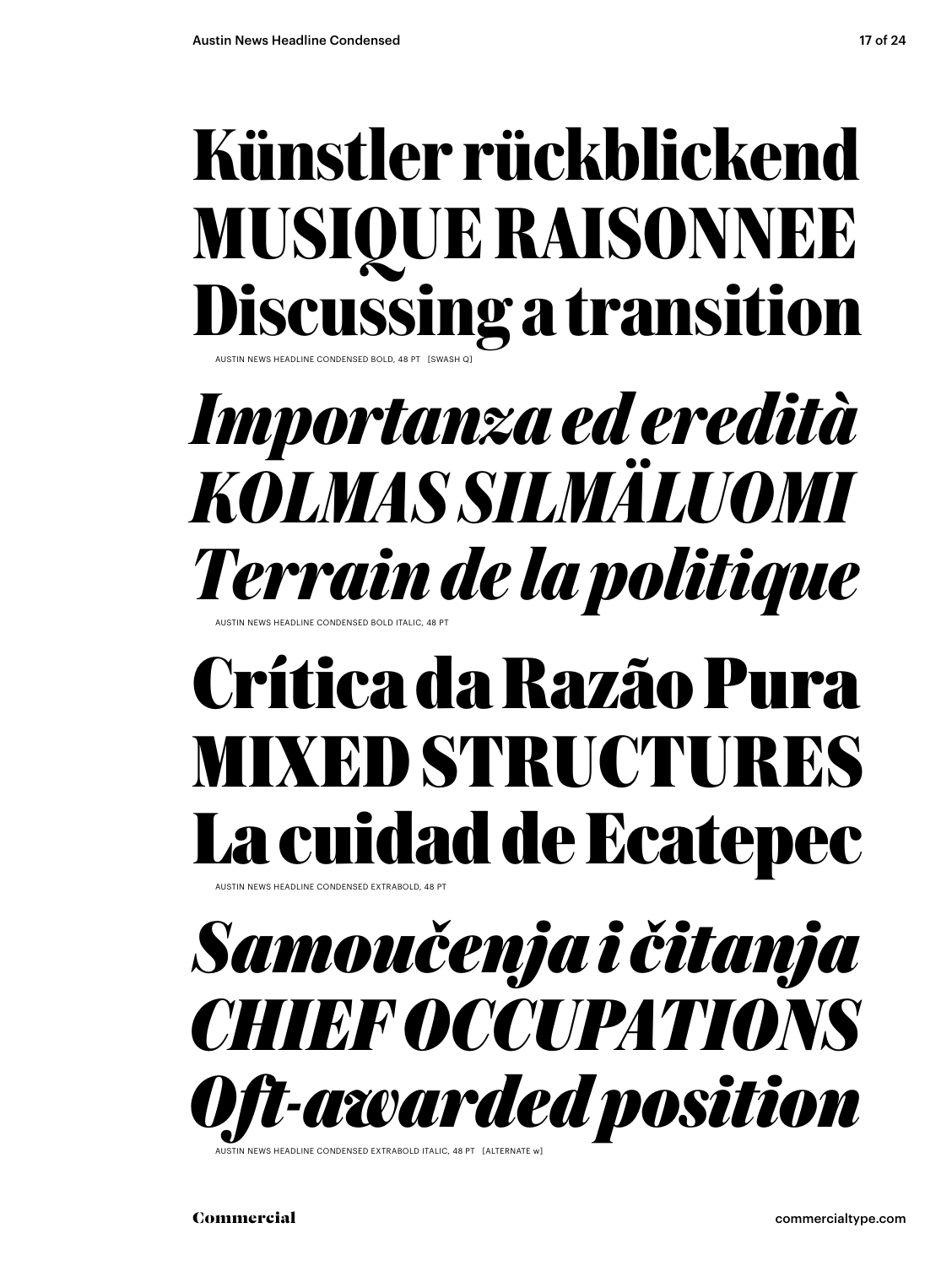### 1971 National Census ŘÁDU DOMINIKÁNŮ Jezikovne skupnosti

AUSTIN NEWS HEADLINE CONDENSED FAT, 48 PT [ALTERNATE K k]

#### *Alternative versions UNSUNG VISIONARY Biometrische Daten*

AUSTIN NEWS HEADLINE CONDENSED FAT ITALIC, 48 PT

### Tres sílabas tónicas FREE & SOVEREIGN Semiclassical mode

**AUSTIN NEWS HEADLINE CONDENSED ULTRA, 48 PT** 

#### *The wider contexts L'UNE DES VALLÉES Sądem wojskowym*

.<br>AS HEADLINE CONDENSED ULTRA ITALIC, 48 P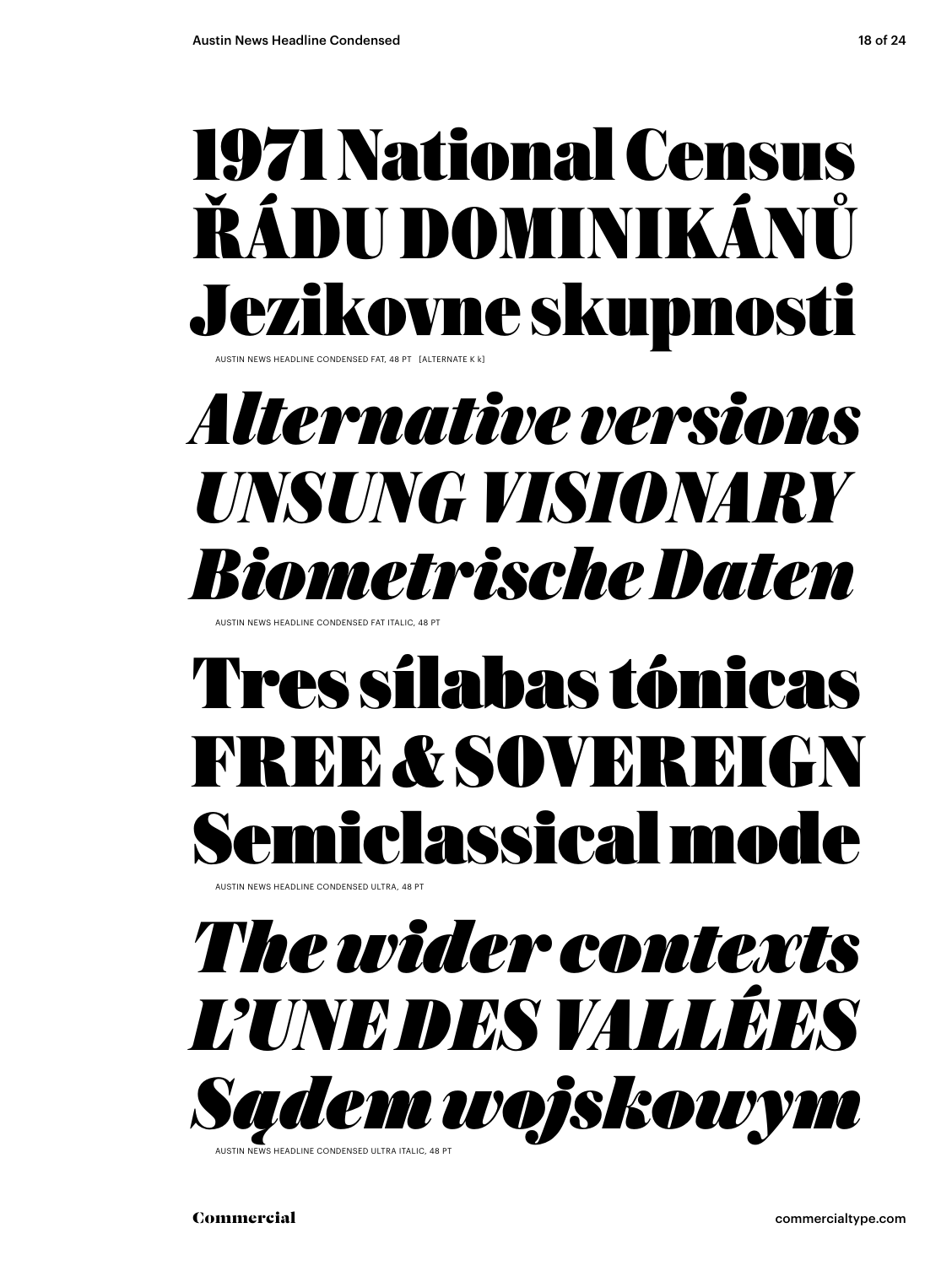### Rekisteritunnukseltaan

AUSTIN NEWS HEADLINE CONDENSED LIGHT, 60 PT

### Anthropomorphically

AUSTIN NEWS HEADLINE CONDENSED ROMAN, 60

AUSTIN NEWS HEADLINE CONDENSED MEDIUM, 60 PT Chemotherapeutical

AUSTIN NEWS HEADLINE CONDENSED SEMIBOLD, 60 PT rzezroczystych

### **Afstæðiskenningu**

AUSTIN NEWS HEADLINE CONDENSED BOLD, 60 PT

### **Interdisziplinäre**

AUSTIN NEWS HEADLINE CONDENSED EXTRABOLD, 60 PT

### anime

AUSTIN NEWS HEADLINE CONDENSED FAT, 60 PT

Metamorphosis

AUSTIN NEWS HEADLINE CONDENSED ULTRA, 60 PT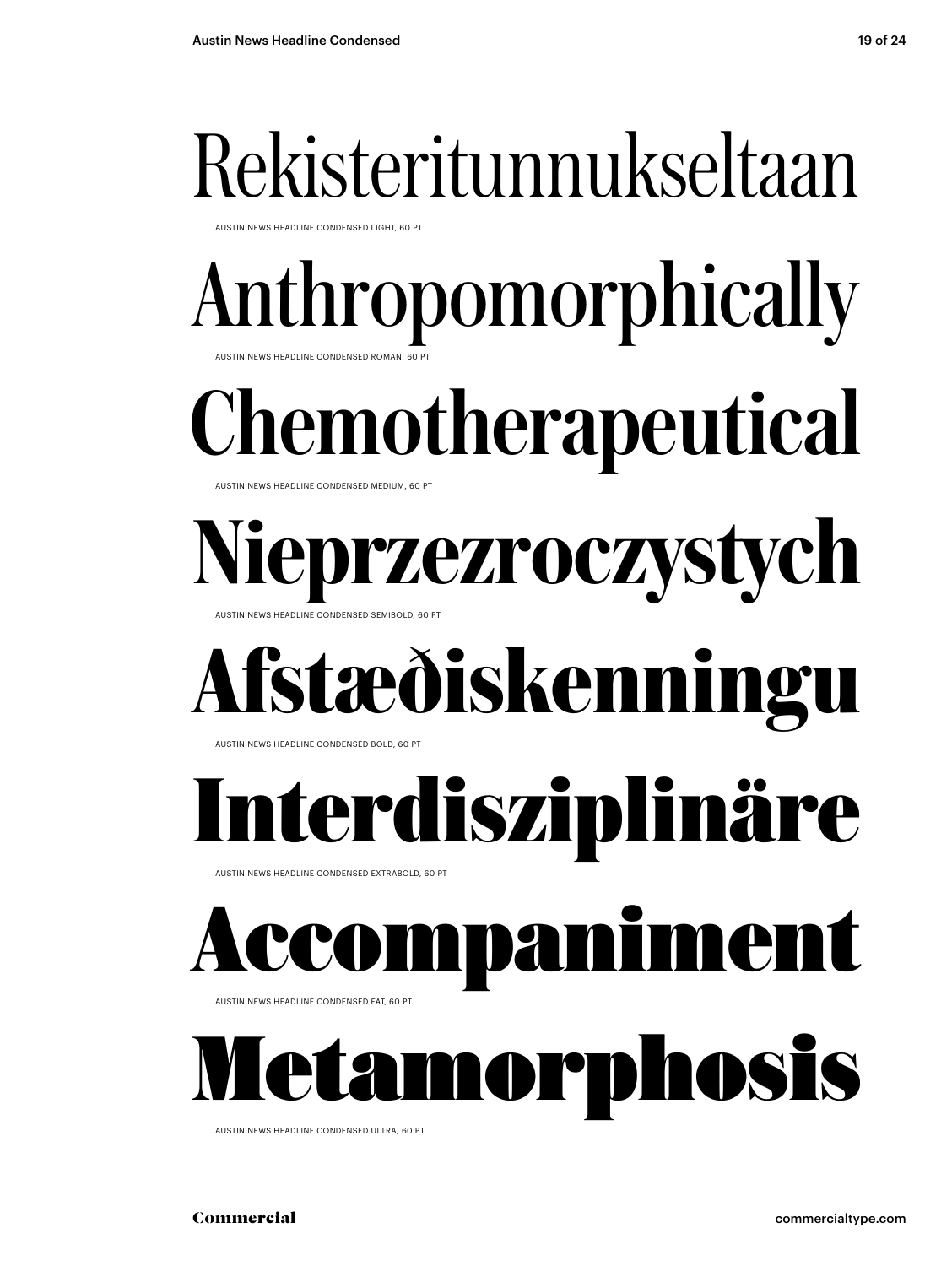

AUSTIN NEWS HEADLINE CONDENSED LIGHT ITALIC, 60 PT



AUSTIN NEWS HEADLINE CONDENSED ROMAN ITALIC, 60 PT [ALTERNATE g]

*Counterculturalistic*

AUSTIN NEWS HEADLINE CONDENSED MEDIUM ITALIC, 60 PT



AUSTIN NEWS HEADLINE CONDENSED SEMIBOLD ITALIC, 60 PT





AUSTIN NEWS HEADLINE CONDENSED EXTRABOLD ITALIC, 60



AUSTIN NEWS HEADLINE CONDENSED FAT ITALIC, 60 PT



AUSTIN NEWS HEADLINE CONDENSED ULTRA ITALIC, 60 PT [ALTERNATE g]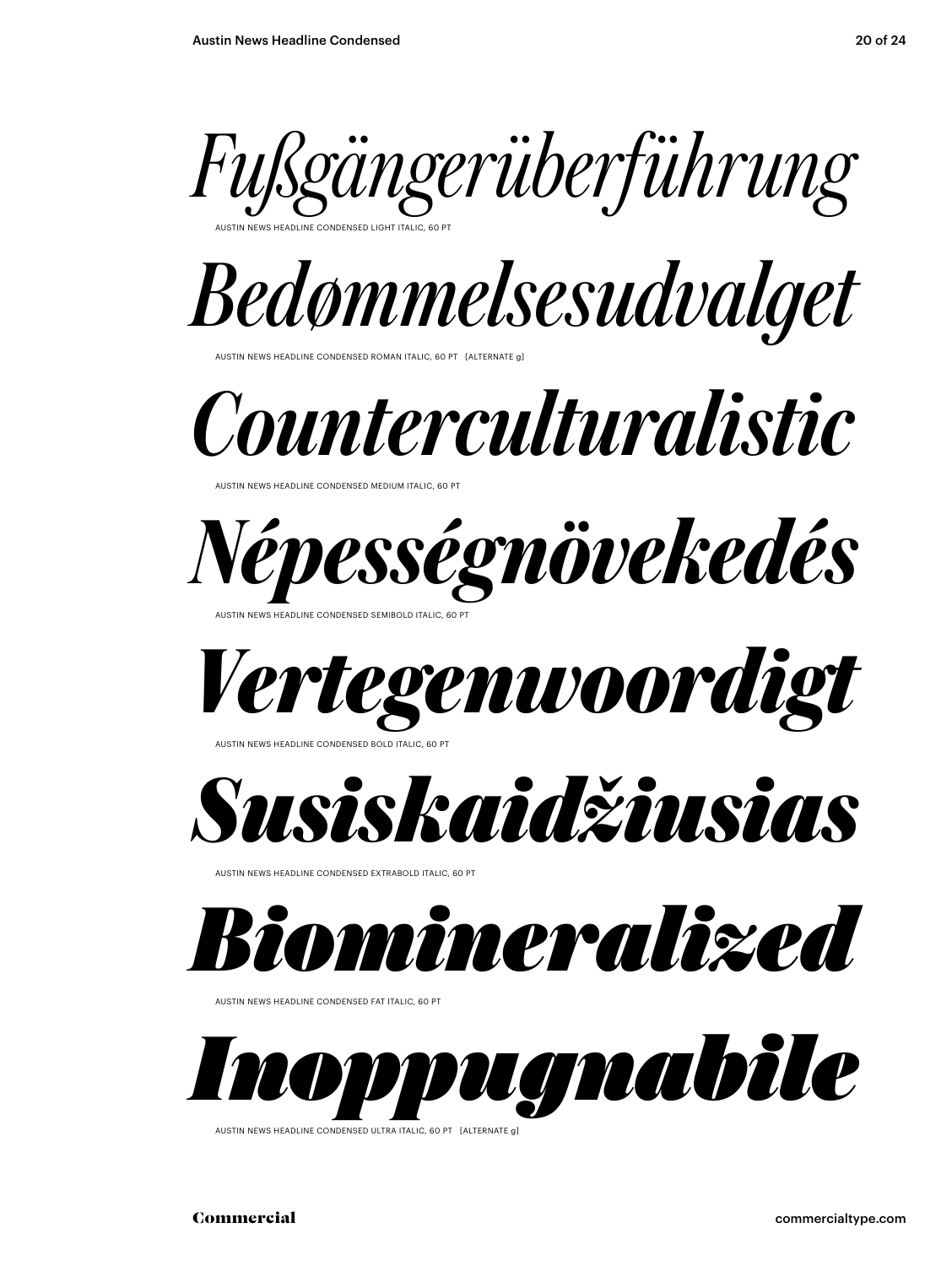ACCENTED LOWER CASE

| <b>UPPERCASE</b>                       | ABCDEFGHIJKLMNOPQRSTUVWXYZ                                                          |
|----------------------------------------|-------------------------------------------------------------------------------------|
| LOWERCASE                              | abcdefghijklmnopqrstuvwxyz                                                          |
| STANDARD PUNCTUATION                   | $[122;---018]/\&@^{***}{\cdots}, \sim \&\{\bullet \{\dagger\}. @^{\mathbb{R}^{TM}}$ |
| ALL CAP PUNCTUATION                    | $i \dot{c}$ ---()[]{}/ \@«»                                                         |
| LIGATURES                              | fb ff fh fi fi fk fl ffb ffh ffi ffj ffk ffl                                        |
| PROPORTIONAL LINING<br>default figures | $$£EY1234567890$ $$f\%$ % $0^{a0}$ #° < + = - x : >                                 |
| STYLISTIC ALTERNATES                   | K k fk ffk K k                                                                      |
| SWASHES                                | Ų                                                                                   |
| <b>ACCENTED UPPERCASE</b>              | ÁÂÀÄÅÃĂĀĄÁÆÆÇĆČČČĎĐÉÊÈĔĚĖĒĘ                                                         |

#### GGGGHHIIIIIIIIIJĶŁLĽĻĿNNNŅOOO ÖÕŐŌØŐŒŔŘŖŠŚ\$\$ŖPŤŢŦÚÛÙŬŬŰŪ ŲŮŨŴŴŴŴÝŶŶŸIJŽŹŻ

áâàäåãããąåææçćčĉċďdéêèëěēęğĝģġħĥíî iïiījĩĭĵjķŀĺľļŀñńňņŋ'nóôòöõőōøøœŕřŗßšśş *s*sbtttúûùüŭűūųůūwŵwwyyvyijžźż

NOTE: AUSTIN NEWS HEADLINE CONDENSED IS NOT SUITABLE FOR USE AT THIS SIZE. SEE PAGE 3 FOR MINIMUM SIZING RECOMMENDATIONS.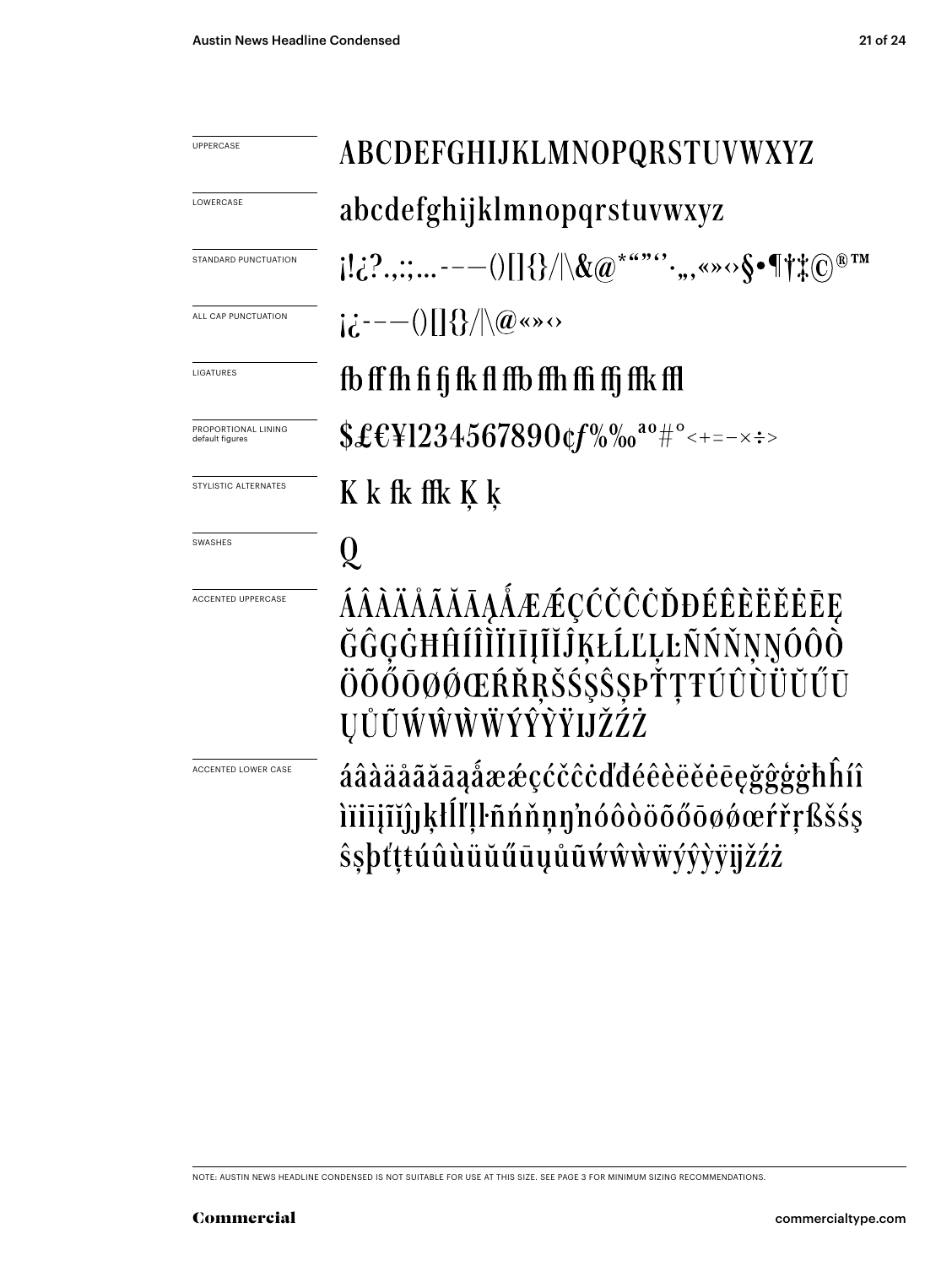| UPPERCASE                              | <b>ABCDEFGHIJKLMNOPQRSTUVWXYZ</b>                                                                                                                                                                                                                                                                                           |
|----------------------------------------|-----------------------------------------------------------------------------------------------------------------------------------------------------------------------------------------------------------------------------------------------------------------------------------------------------------------------------|
| LOWERCASE                              | <i>abcdefghijklmnopqrstuvwxyz</i>                                                                                                                                                                                                                                                                                           |
| STANDARD PUNCTUATION                   |                                                                                                                                                                                                                                                                                                                             |
| ALL CAP PUNCTUATION                    | $j\dot{z}^{---}\frac{1}{2}$ $\frac{1}{2}$ $\frac{1}{2}$ $\frac{1}{2}$ $\frac{1}{2}$ $\frac{1}{2}$ $\frac{1}{2}$ $\frac{1}{2}$ $\frac{1}{2}$ $\frac{1}{2}$ $\frac{1}{2}$ $\frac{1}{2}$ $\frac{1}{2}$ $\frac{1}{2}$ $\frac{1}{2}$ $\frac{1}{2}$ $\frac{1}{2}$ $\frac{1}{2}$ $\frac{1}{2}$ $\frac{1}{2}$ $\frac{1}{2}$ $\frac$ |
| LIGATURES                              | fb ff fh fi fj fk fl ffb ffh ffi ffj ffk ffl                                                                                                                                                                                                                                                                                |
| PROPORTIONAL LINING<br>default figures | $$£EY1234567890$ cf%‰ <sup>ao</sup> #°<+=-×÷>                                                                                                                                                                                                                                                                               |
| STYLISTIC ALTERNATES                   | AKVW ggyw &<br>ÀÁÂÃÄÅĀĂĀAÅĶŴŴŴ<br><i>ğĝġġğĝġġýŷỳÿŵŵw</i>                                                                                                                                                                                                                                                                    |
| SWASHES                                | AJMNQTVWY &<br>ÀÁÁÃÄÄÄĀĀĄÁĴÑŃŇŅ<br>ŤŦŦŴŴŴŴŶŶŶŸ                                                                                                                                                                                                                                                                              |
| <b>ACCENTED UPPERCASE</b>              | ÁÂÀÄÅĂĂĂĀĄÅÆÆÇĆČČŎĐÉÊÈËĔĔĒĘĞ<br>ĜĢĠĦĤÍÎĨĬĪĪĮĨĬĴĶŁĹĽĻĿÑŃŇŅŅÓÔÒÖÕ<br>ŐŌØŐŒŔŘŖŠŚŞŜŞÞŤŢŦŰÛŨŬŬŰŪŲŮ<br>ŨŴŴŴŴŶŶŶŸIJŽŹŻ                                                                                                                                                                                                             |
| ACCENTED LOWER CASE                    | áâàäåãããagắææçćčĉċďđéêèëĕēegğĝģġħĥí<br>îìïiījĩĭĵĵķŀĺľļŀñńňņŋ'nóôòöõőōøøœŕřŗßšśş<br><i>śsbťttúûùüŭűūųůũúŵŵŵÿŷŷÿijžźż</i>                                                                                                                                                                                                     |

NOTE: AUSTIN NEWS HEADLINE CONDENSED IS NOT SUITABLE FOR USE AT THIS SIZE. SEE PAGE 3 FOR MINIMUM SIZING RECOMMENDATIONS.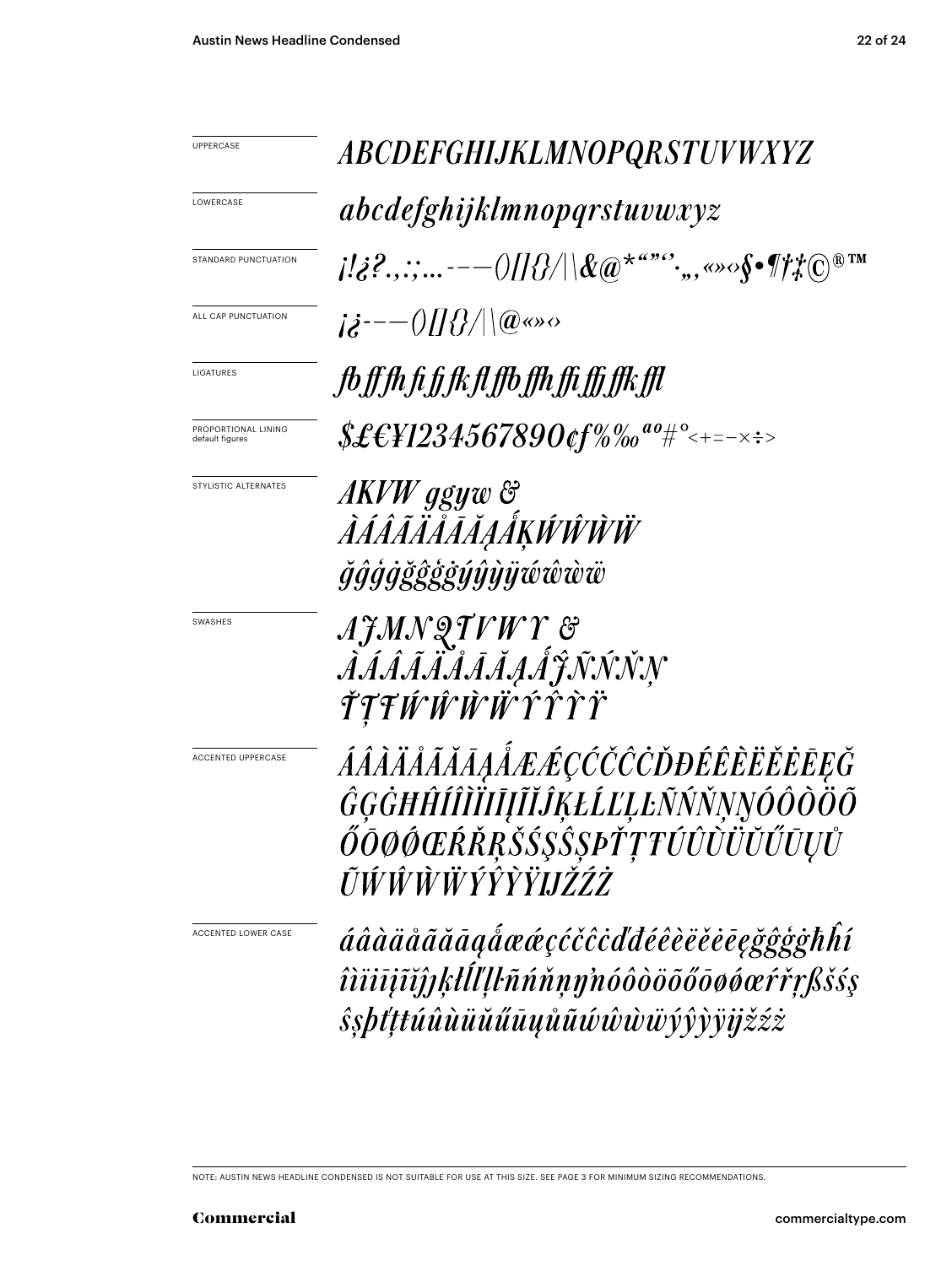**OPENTYPE FEATURES** FAMILY WIDE

ALL CAPS opens up spacing, moves punctuation up

PROPORTIONAL LINING default figure

LANGUAGE FEATURE Română ş accent

**OPENTYPE FEATURES** ROMAN

SWASH Q

STYLISTIC SET 01 alternate K k

STYLISTIC ALTERNATES Illustrator/Photoshop

**OPENTYPE FEATURES** ITALIC

SWASH A J M N Q T V W Y &

STYLISTIC SET 01 alternate K

STYLISTIC SET 02 alternate g y

STYLISTIC SET 03 alternate g

STYLISTIC SET 04 alternate w

STYLISTIC SET 05 alternate &

STYLISTIC SET 06 alternate J Q Y

STYLISTIC SET 07 steeper angle on A V W

STYLISTIC ALTERNATES Illustrator/Photoshop

May: \$3,460 €1,895 June: **¥7,031 £7,215**

1 Gallon [3.78 L] @ £20

**DEACTIVATED ACTIVATED**

#### **DEACTIVATED**

UNKNOWN Black Kaross UNKNOWN Black Kaross Keenest knights wracked Keenest knights wracked REQUITED Quoin Quiets REQUITED Quoin Quiets

#### **DEACTIVATED**

*KNACKERED Kohlrabies KNACKERED Kohlrabies Joined Yesterday's Quests Joined Yesterday's Quests Average Western Viewing Average Western Viewing Knowings & Kickstarting Knowings & Kickstarting Highly obliginggoodwill Highly obliging goodwill Ailing hyacinth territory Ailing hyacinth territory A Naive & Very Just Man Quietly Walked Yesterday Few allowances withheld Astonishing & Incredible*

ÎNSUŞI faimoşi greceşti ÎNSUŞI faimoşi greceşti May: \$3,460 €1,895 June: **¥7,031 £7,215** 1 GALLON [3.78 L] @ £20

**ACTIVATED**

**ACTIVATED**

*Few allowances withheld Astonishing & Incredible A Naive & Very Just Man Quietly Walked Yesterday*

NOTE: AUSTIN NEWS HEADLINE CONDENSED IS NOT SUITABLE FOR USE AT THIS SIZE. SEE PAGE 3 FOR MINIMUM SIZING RECOMMENDATIONS.